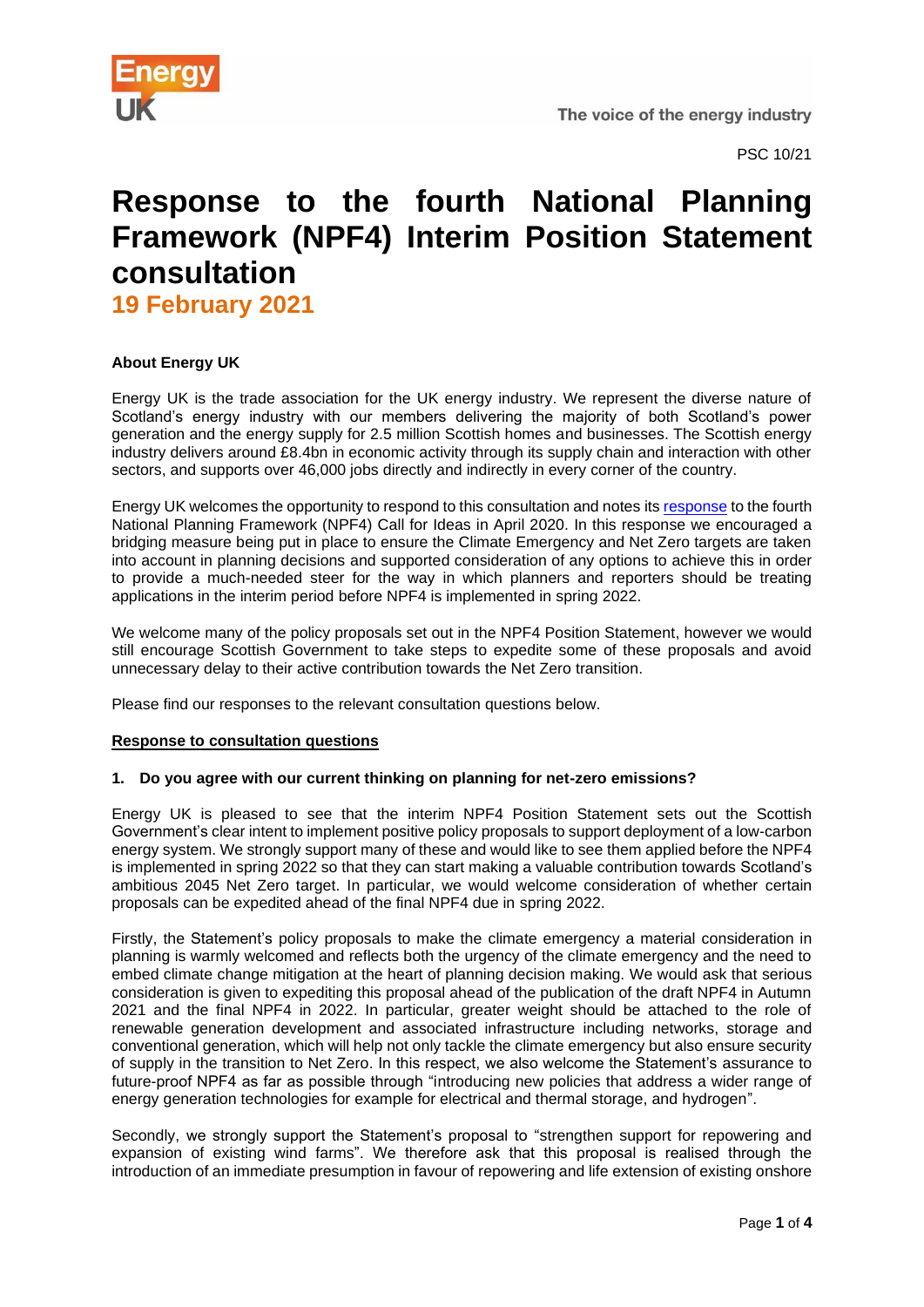

The voice of the energy industry

PSC 10/21

windfarms with supporting guidance on how it should be applied. Without clear policy support, large quantities of renewable capacity could be lost or decommissioned, resulting in a backsliding of progress towards meeting Net Zero. Scotland could be particularly impacted with 5GW scheduled to be decommissioned by 2040, representing two thirds of the 8.4GW of current onshore wind installed capacity. It is evident that with the appropriate framework, a clear pipeline of repowering projects could be secured, bringing substantial investment to Scotland and growing the domestic supply chain. As such, benefits would be secured for the economy and local communities. Alongside this presumption, we ask that planning policy supports the rollout of taller, modern turbines to increase generating capacity through the upgrading of existing onshore wind sites.

Aside from the consideration of accelerating the above policy proposals, we would also ask for clarity that the explicit support for repowering and life extensions for onshore wind energy developments does not preclude the possibility of new onshore developments on greenfield sites. On the path to reach net zero by 2045, industry needs a clear policy approach on repowering and life extension *as well as* policies that support new development, not one or the other, to deliver the necessary renewable capacity in the near and longer-term.

Finally, in response to this question we would like to highlight the need not just for more renewable energy generation projects but also the need for infrastructure projects that support the electricity grid as it continues to decarbonise and function with an ever-increasing share of non-synchronous renewable power sources. As the Climate Change Committee stated in its 2020 progress report to the Scottish Parliament, "The challenge for the next decade is to accelerate the decarbonisation of other sectors of the economy, much of it via electrification and to increase flexibility in the power system to help meet the challenge of operating a system using large amounts of energy from renewables". In this respect, the role of flexible generation technologies such as pumped storage hydro should be noted. Pumped storage hydro is a tried and tested technology providing long duration storage and a host of ancillary services that offers significant benefits to the electricity transmission system.

We notice the potential for policy change regarding 'making it more difficult for new developments that generate significant emissions, across the lifecycle of a development as a whole, to gain planning permission'. While we understand the principle of this suggested approach, we would like to better understand the practical implications for different projects, particularly how emissions will be calculated and how such as consideration will be integrated in the planning system. Ultimately, such a requirement needs to be consistent with policy objectives as set out in the Climate Change Plan as well as the Energy Strategy and other relevant policy documents.

Furthermore, factoring in the intermittency of renewables generation combined with the timeline for emerging technologies to mature, the existence of a diverse energy mix in the interim is essential as part of the transition to Net Zero. Emission limits associated with conventional gas generation as well as biomass are already fully regulated by environmental legislation and the introduction of planning policy barriers prematurely could lead to unwanted consequences, such as becoming a barrier to environmentally-beneficial efficiency improvements.

# **2. Do you agree with our current thinking on planning for resilient communities?**

We welcome the commitment to remove the need for planning permission for electric vehicle charging points. Looking at the charging network, it will be important to provide a comprehensive network of public, domestic and non-domestic charging infrastructure. Workplaces need to have the infrastructure available to offer charging facilities to their employees, particularly in light of the vast array of research that suggests charging will take place mainly at home or in the workplace

### **3. Do you agree with our current thinking on planning for a wellbeing economy?**

While we recognise that the purpose of the position statement is to provide high-level proposals for NPF4, we are keen to flag potential inconsistencies between ambitions for renewable energy deployment and the protection of peatlands across different chapters within the statement. Protection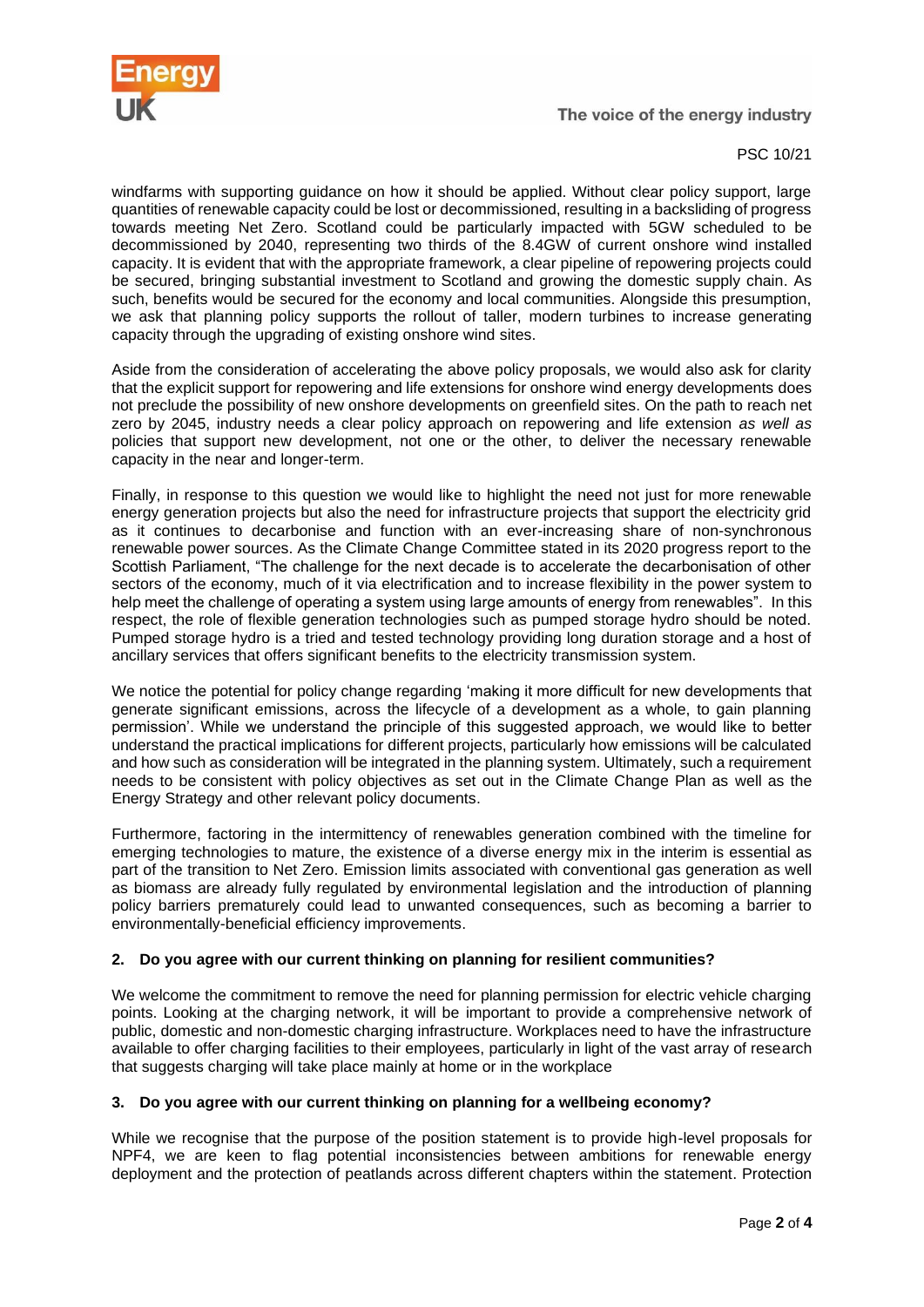

The voice of the energy industry

PSC 10/21

of peatlands and the development of onshore windfarms are not mutually exclusive. Our members value peatlands and have experience of developing wind farms on peatlands in a respectful way that often also involves peat restoration works. The statement itself advocates leveraging in private investment for peatland restoration which our members who own wind assets in Scotland already have experience of thus highlighting that the two uses are not incompatible. There needs to be serious consideration of these conflicting messages when the detail of the final NPF4 is drafted so that industry has a clear policy approach to follow. With a clear policy framework, and equally strong leadership from Scottish Government, industry will have the confidence to invest in these projects.

# **4. Do you agree with our current thinking on planning for better, greener places?**

Energy UK welcomes the proposed update to the current spatial framework for onshore wind which will continue to protect National Parks and National Scenic Areas whilst allowing development outwith these areas where they are "demonstrated to be acceptable on the basis of site-specific assessments". Given our concerns around the currently restrictive SPP policies coupled with cautious decision-making, Energy UK would support Scottish Government reconsidering the approach to Wild Lands selected zones to unlock low-carbon energy developments, and also to encourage other initiatives in these areas.

In a similar vein, we note the Statement's support for prioritisation of brownfield over greenfield development in particular with a view to use this land for renewable energy and green infrastructure. Although a sensible approach in principle, it is worth managing expectations around the volume of brownfield/vacant and derelict land that is potentially appropriate for renewable energy development. Energy UK members represented on the Vacant and Derelict Land Task Force have considered the registry of vacant and derelict land and found that there was not much in the way of land suitable for the development of onshore wind farms, solar farms or battery storage projects at scale due to specific requirements, e.g., proximity to a viable grid connection, separation distances from residential properties, etc. The same applies to emerging clean technologies that may have similar requirements, such as blue or green hydrogen.

That is not to say that there will be no development opportunities for low carbon energy infrastructure on these vacant and derelict sites, but it will not be appropriate in all cases and certainly should not be relied upon to deliver projects at the scale required to tackle the climate emergency. It is also important to ensure that the policy intention to prioritise Brownfield sites will not hinder the potential for consenting extensions on any Greenfield areas adjacent to existing operational sites; this is particularly important for the future of hydrogen technologies which may be installed within or next to existing wind or conventional generation sites. Ultimately, the policy approach in NPF4 will also need to remain supportive of new developments on greenfield sites.

We are pleased to see that the NPF4 Position Statement refers to securing positive outcomes for biodiversity from new developments without the need for overly complex metrics. We are currently grappling with a very complicated Biodiversity Net Gain metric approach in England which has the potential to significantly hinder the growth of low carbon energy for a negligible environmental benefit. As such we would strongly support Scottish Government avoiding this approach and taking a different route, in collaboration with industry, to achieving environmental benefit without an unnecessarily burdensome and prescriptive metric. We look forward to more detail on how Scotland intends to support wider approaches to natural infrastructure, including the work already started by Nature Scot, and stand ready to constructively feed in to those discussions.

Energy UK also welcomes the Statement's recognition of development required to realise the potential of the blue economy and support coastal communities. The growth of offshore wind presents significant opportunities for the prosperity of coastal communities and is predominantly enabled through effective marine planning. However, offshore wind development equally relies on the terrestrial planning system to deliver the necessary onshore infrastructure such as onshore grid connections, substations, upgrades to ports and harbour facilities. It is critical that this interaction between marine and terrestrial